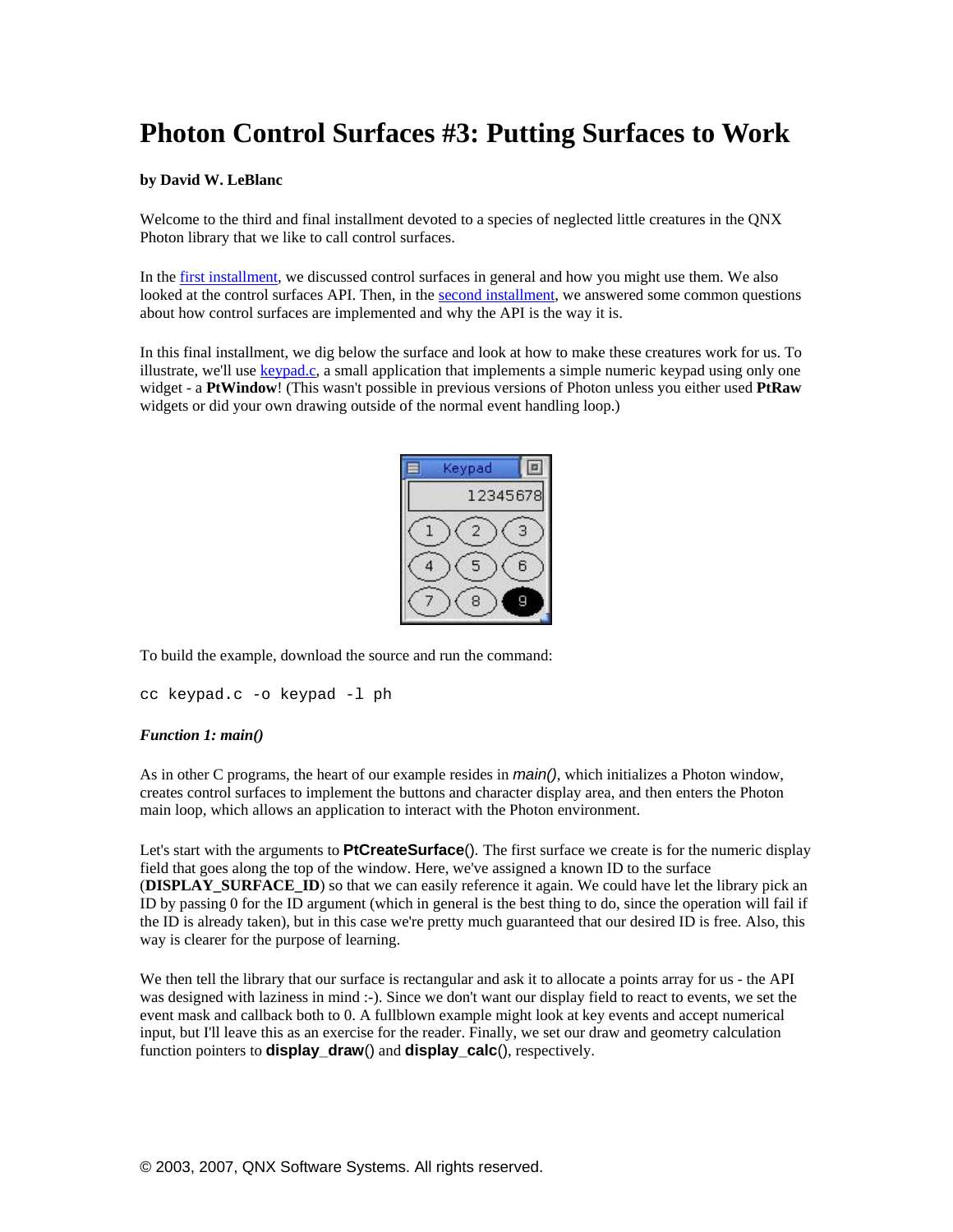Next, we need to construct the buttons that make up the keypad. I've chosen to neglect '0' because it would've complicated the layout and thus obscured the example. To do this, I've used a simple "for" loop, which follows the first **PtCreateSurface**() call.

In subsequent calls to **PtCreateSurface**, we pass in our loop variable as the numerical ID. I've chosen to do this here because it makes it easier to determine which number the button represents later on in the callback functions. We could've done this in other ways (via **PtSurfaceAddData**() for instance), but this quick and easy mechanism works well for this case.

We've chosen to make the buttons elliptical and have again asked the library to allocate the points for us. The buttons will be sensitive to mouse button presses and releases, so we set our event callback, draw, and geometry calculation functions to **button\_callback**(), **button\_draw**(), and **button\_calc**(), respectively.

## *Function 2: button\_callback()*

This is where we implement a button's action. A button typically behaves as follows:

- On the press, the button simply redraws itself in a pressed state.
- After the subsequent release, the button needs to redraw itself, whether or not the release occurred inside the button (fortunately, phantom button releases make this easy). If the release actually occurred inside the button, perform the action ("real" releases are suitable for this purpose).

To indicate a enabled/disabled state, we use surface data. The convention we've adopted here is that if no data is present, the button isn't pressed. If data is present (the data doesn't actually have to point to anything), the button is pressed. So, to indicate that the button is pressed, we use **PtSurfaceAddData**(), passing ~0 as the argument (any non-NULL value will do) and 0 as the **data\_length** so that no copying is performed. To indicate that the button is no longer pressed, we use **PtSurfaceRemoveData**(). After changing the button's state, we need to call **PtDamageSurface**() so that the surface redraws itself in its new state.

## *Function 3: button\_draw()*

This function draws the button. To get the color scheme, we retrieve the fill and foreground colors of the parent widget (**PtWindow**). If the button is pressed (disclosed by the call to **PtSurfaceGetData**()), we invert the color scheme.

Next, we draw an ellipse and then inside we draw our number, which is discovered simply by retrieving the numerical ID of the surface (as discussed above) in the **main**() section.

## *Function 4: button\_calc()*

This function calculates the button's bounding box. The function gets called for each button, so using the ID, we figure the row/column position of the button. Then, knowing the size of the **PtWindow**, we figure out the position and size that the surface should be using. The code to do this is just boring math; nothing magical.

## *Function 5: display\_draw()*

This function draws the numerical text field. We've chosen to store the buffer in the display surface's data, which is a more typical use for surface data, as opposed to buttons using their data to store their enabled/disabled state.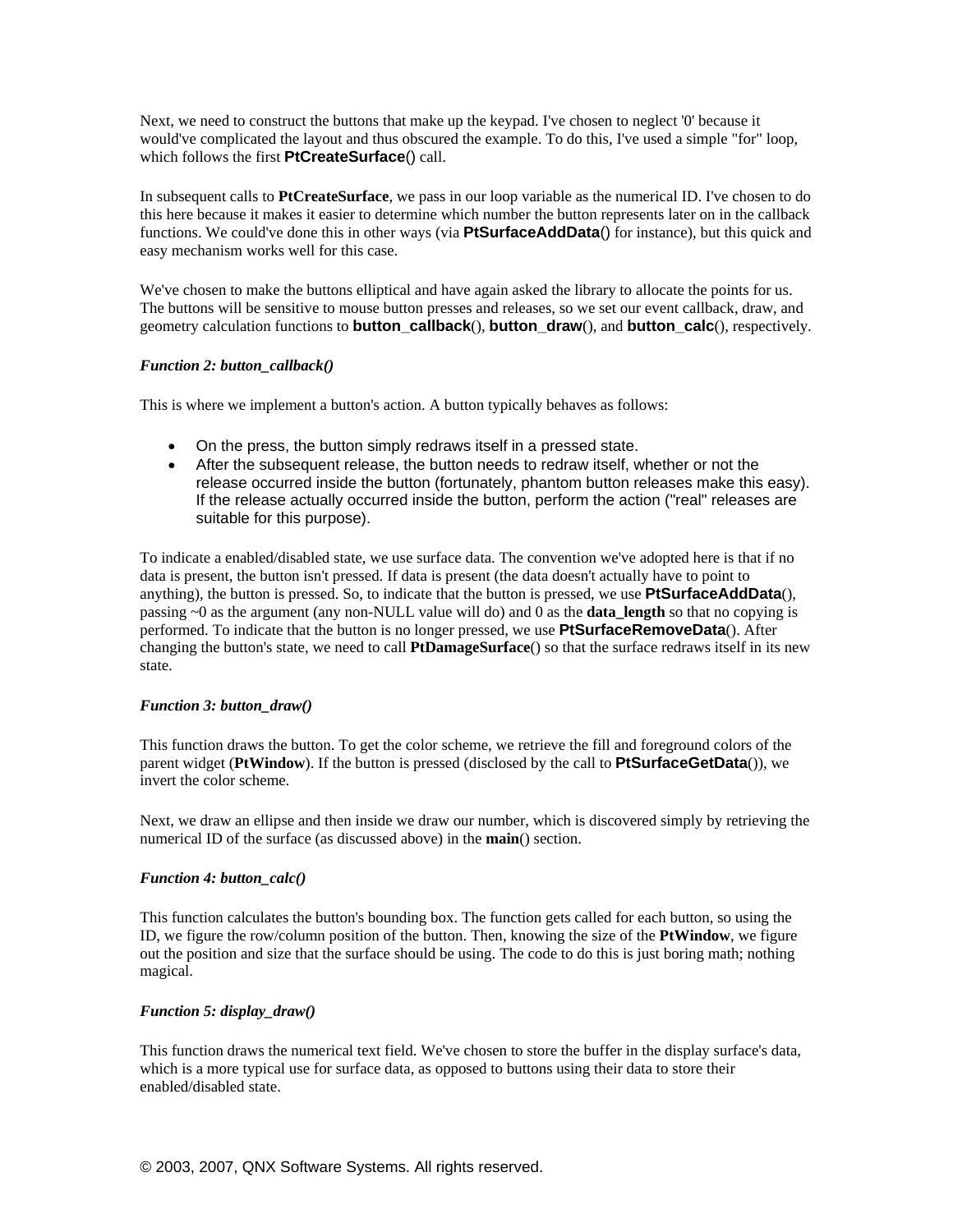## *Function 6: display\_calc()*

As with **button\_calc**(), we calculate geometry only after the widget has calculated its own geometry (which is disclosed via the post argument passed in to the function). The remainder of the geometry calculation is uninteresting, so I'll leave it as an exercise for you to review this code.

## *Function 7: add\_to\_display()*

This function appends a number to the text buffer and is called from within the button callbacks when a complete button press-release cycle occurs (i.e. a release within the pressed button). Most of the code here isn't surface-specific, aside from how the surface data is dealt with.

We first make a call to **PtFindSurface**() to retrieve a pointer to the structure describing the surface associated with numerical **ID DISPLAY\_SURFACE\_ID**. We don't have to do this. We could have used the **ById** forms of the API throughout, but they're a bit slower since they have to do the same lookup each time. So as an optimization step, we do the lookup just once and use the direct forms of the calls thereafter. (Using the surface pointer is safe until we add or remove surfaces from the widget, in which case the pointer might become invalid.)

Next, we retrieve the surface data. For the first time through, this ought to return NULL, since it hasn't been set yet. So, in this case, we allocate a buffer on the stack and add it as surface data. It's okay to do this since the function will make a copy of the data that we've passed it. In fact, this is why we made the second call to **PtSurfaceGetData**(), which might otherwise seem redundant. Remember that since the buffer has been copied, we need a pointer to the surface's copy, not to our own (which in this case will soon become invalid once the function returns and our stack frame is gone).

After we've appended our character to the buffer (scrolling it if necessary), we call **PtDamageSurface**() to get the display field to update itself.

## *It's not a bug, it's a feature...*

Compile the sample. Run it. Play with it. Resize the window. Oops! What a mess. Change consoles and back again. Ahh, that's better! Hm, must be a bug... or is it?

As you may remember, the example from the [first article](http://www.qnx.com/developers/articles/article_914_1.html) in this series exhibited similar behavior. This isn't a bug. As we discussed in the first article, control surfaces lack some of the library services provided to widgets. The artifact we're seeing here is simply a service "deficiency" designed into the API to make surfaces as economical as possible. Under most circumstances, widgets don't get damaged (redrawn) automatically when they're resized, since they typically don't need to. Their contents (usually just a flat, filled rectangle) don't vary with their size. The widgets don't know, nor do they try to know, about their control surfaces or the content of those surfaces (which in this case depends on the size of the window).

Thus it's up to the application developer to make provisions for these shortcomings. And in this particular case, the fix is simple. When the window is resized, it simply needs to redraw itself fully. This requires the addition of a one-line callback function - not including the return statement - on the window. I'll leave the rest up to you. If you find yourself **really** stuck, then cheat!

## *Taking control*

Remember that you can add control surfaces to any widget. For instance, you could add a magical hot spot to a **PtButton**. Or install an "event hole" into a widget to disable or override a portion of it. Don't like the way **PtCombobox** works by default? No problem! Control surfaces let you safely hack away at a widget to your heart's content. Remember that if you return **Pt\_END** in your callbacks - or merely use the